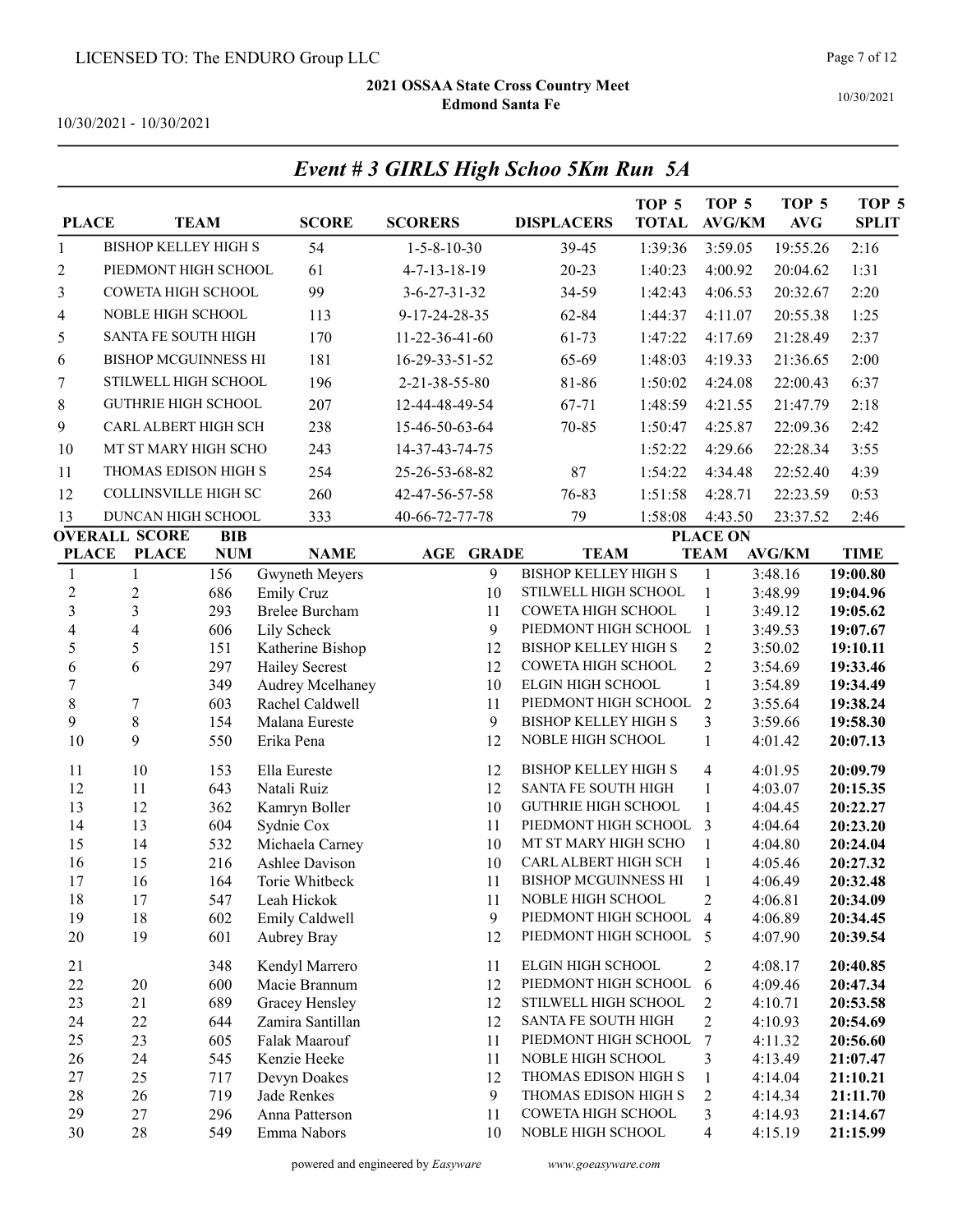10/30/2021 - 10/30/2021

|        |    |     |                        |        | Event # 3 GIRLS High Schoo 5Km Run 5A |                         |         |          |
|--------|----|-----|------------------------|--------|---------------------------------------|-------------------------|---------|----------|
| 31     | 29 | 162 | Maggie Kirt            | 10     | <b>BISHOP MCGUINNESS HI</b>           | $\sqrt{2}$              | 4:15.37 | 21:16.86 |
| 32     | 30 | 155 | <b>Addison Gehring</b> | 12     | <b>BISHOP KELLEY HIGH S</b>           | 5                       | 4:15.46 | 21:17.34 |
| 33     |    | 646 | Jasmine Brown          | 10     | SAPULPA HIGH SCHOOL                   | 1                       | 4:15.76 | 21:18.82 |
| 34     | 31 | 295 | Kate Little            | 9      | COWETA HIGH SCHOOL                    | 4                       | 4:16.67 | 21:23.37 |
| 35     | 32 | 291 | Kyliee Addington       | 11     | COWETA HIGH SCHOOL                    | 5                       | 4:17.24 | 21:26.24 |
| 36     |    | 647 | Seriah Vess            | 11     | SAPULPA HIGH SCHOOL                   | $\overline{c}$          | 4:17.34 | 21:26.73 |
| 37     | 33 | 159 | <b>Gracie Blevins</b>  | 11     | <b>BISHOP MCGUINNESS HI</b>           | 3                       | 4:17.58 | 21:27.90 |
| 38     | 34 | 292 | Macey Brooks           | 11     | COWETA HIGH SCHOOL                    | 6                       | 4:18.38 | 21:31.93 |
| 39     | 35 | 546 | Autumn Hickok          | 11     | NOBLE HIGH SCHOOL                     | 5                       | 4:18.45 | 21:32.26 |
| 40     | 36 | 640 | Florencia Cabrera      | 12     | <b>SANTA FE SOUTH HIGH</b>            | 3                       | 4:18.54 | 21:32.71 |
| 41     | 37 | 533 | Makenzi Dehart         | 10     | MT ST MARY HIGH SCHO                  | 2                       | 4:18.64 | 21:33.23 |
| 42     | 38 | 690 | Allie Miller           | 9      | STILWELL HIGH SCHOOL                  | 3                       | 4:20.00 | 21:40.01 |
| 43     | 39 | 152 | Alexandra Borovich     | 12     | <b>BISHOP KELLEY HIGH S</b>           | 6                       | 4:20.57 | 21:42.87 |
| 44     | 40 | 319 | Ava Miller             | 9      | DUNCAN HIGH SCHOOL                    | 1                       | 4:20.65 | 21:43.26 |
| 45     | 41 | 645 | Arely Sidas            | 9      | SANTA FE SOUTH HIGH                   | 4                       | 4:21.41 | 21:47.09 |
| 46     |    | 452 | Kadiany Santana        | 12     | LAWTON MACARTHUR HIC 1                |                         | 4:21.69 | 21:48.45 |
| 47     | 42 | 275 | Madison Stopp          | 9      | <b>COLLINSVILLE HIGH SC</b>           | 1                       | 4:22.05 | 21:50.29 |
| 48     |    | 793 | Melanie Rosales        | 10     | WOODWARD HIGH SCHOO 1                 |                         | 4:22.11 | 21:50.59 |
| 49     |    | 628 | Arauna Daily           | 12     | PRYOR HIGH SCHOOL                     | 1                       | 4:22.17 | 21:50.88 |
| 50     | 43 | 534 | Lena Hoang             | 11     | MT ST MARY HIGH SCHO                  | 3                       | 4:22.29 | 21:51.48 |
| 51     | 44 | 365 | Peyton Read            | 9      | <b>GUTHRIE HIGH SCHOOL</b>            | $\overline{c}$          | 4:22.43 | 21:52.19 |
| 52     | 45 | 157 | Kailey Weeks           | 9      | <b>BISHOP KELLEY HIGH S</b>           | $\boldsymbol{7}$        | 4:22.69 | 21:53.48 |
| 53     | 46 | 218 | Avery Hurst            | 10     | CARL ALBERT HIGH SCH                  | $\overline{c}$          | 4:23.13 | 21:55.66 |
| 54     | 47 | 273 | Caydence Leclercq      | 10     | COLLINSVILLE HIGH SC                  | $\overline{2}$          | 4:23.67 | 21:58.39 |
| 55     | 48 | 366 | Hannah Smith           | 10     | <b>GUTHRIE HIGH SCHOOL</b>            | 3                       | 4:24.10 | 22:00.54 |
| 56     | 49 | 361 | Maddie Bishop          | 12     | <b>GUTHRIE HIGH SCHOOL</b>            | $\overline{\mathbf{4}}$ | 4:24.70 | 22:03.51 |
| 57     |    | 448 | Cayla Hoch             | 12     | LAWTON EISENHOWER HI                  | $\mathbf{1}$            | 4:25.34 | 22:06.71 |
| 58     | 50 | 215 | Mckenna Barnard        | 10     | CARL ALBERT HIGH SCH                  | 3                       | 4:25.52 | 22:07.63 |
| 59     | 51 | 161 | Olivia Fosbenner       | 11     | <b>BISHOP MCGUINNESS HI</b>           | 4                       | 4:26.56 | 22:12.82 |
| 60     |    | 544 | Ashlyn Vasquez         | 11     | NEWCASTLE HIGH SCHOO 1                |                         | 4:28.73 | 22:23.69 |
| 61     | 52 | 158 | Emery Atchinson        | 10     | <b>BISHOP MCGUINNESS HI</b>           | 5                       | 4:30.63 | 22:33.19 |
| 62     | 53 | 720 | Kate Weber             | 9      | THOMAS EDISON HIGH S                  | 3                       | 4:31.93 | 22:39.66 |
| 63     | 54 | 360 | Gracie Ball            | 9      | <b>GUTHRIE HIGH SCHOOL</b>            | 5                       | 4:32.09 | 22:40.45 |
| 64     | 55 | 685 | Mikalynn Camp          | 12     | STILWELL HIGH SCHOOL                  | 4                       | 4:32.22 | 22:41.11 |
| 65     | 56 | 274 | Kate Sinni             | $10\,$ | COLLINSVILLE HIGH SC                  | 3                       | 4:32.52 | 22:42.61 |
| 66     | 57 | 272 | Kennedy Guest          | 9      | COLLINSVILLE HIGH SC                  | 4                       | 4:32.63 | 22:43.16 |
| 67     | 58 | 270 | <b>Brooke Bunch</b>    | 10     | COLLINSVILLE HIGH SC                  | 5                       | 4:32.70 | 22:43.52 |
| 68     | 59 | 294 | <b>Riley Buthod</b>    | 11     | COWETA HIGH SCHOOL                    | 7                       | 4:33.83 | 22:49.16 |
| 69     | 60 | 642 | Valeria Jimenez        | 12     | SANTA FE SOUTH HIGH                   | 5                       | 4:34.53 | 22:52.65 |
| 70     |    | 324 | <b>Bradlin French</b>  | 12     | DURANT HIGH SCHOOL                    | $\mathbf{1}$            | 4:34.58 | 22:52.90 |
| 71     |    | 511 | Sanaa West             | 12     | MIDWEST CITY HIGH SC                  | $\mathbf{1}$            | 4:35.16 | 22:55.80 |
| $72\,$ | 61 | 639 | Lydia Brewster         | 10     | <b>SANTA FE SOUTH HIGH</b>            | 6                       | 4:35.40 | 22:57.00 |
| 73     |    | 668 | Channey Guzman         | 10     | SOUTHEAST HIGH SCHOO                  | 1                       | 4:36.20 | 23:01.04 |
| 74     | 62 | 551 | Madison Whitman        | 12     | NOBLE HIGH SCHOOL                     | 6                       | 4:37.16 | 23:05.83 |
| 75     | 63 | 217 | <b>Bailey Gaiski</b>   | 11     | CARL ALBERT HIGH SCH                  | 4                       | 4:37.29 | 23:06.46 |
| 76     | 64 | 220 | Kaley Plouff           | 11     | CARL ALBERT HIGH SCH                  | 5                       | 4:37.94 | 23:09.74 |
| 77     | 65 | 160 | Coffey Collier         | 9      | BISHOP MCGUINNESS HI                  | 6                       | 4:39.02 | 23:15.13 |
| 78     | 66 | 317 | Katrina Arredondo      | 12     | DUNCAN HIGH SCHOOL                    | $\overline{c}$          | 4:40.70 | 23:23.52 |
| 79     | 67 | 364 | Raley Hooper           | 9      | <b>GUTHRIE HIGH SCHOOL</b>            | 6                       | 4:40.86 | 23:24.33 |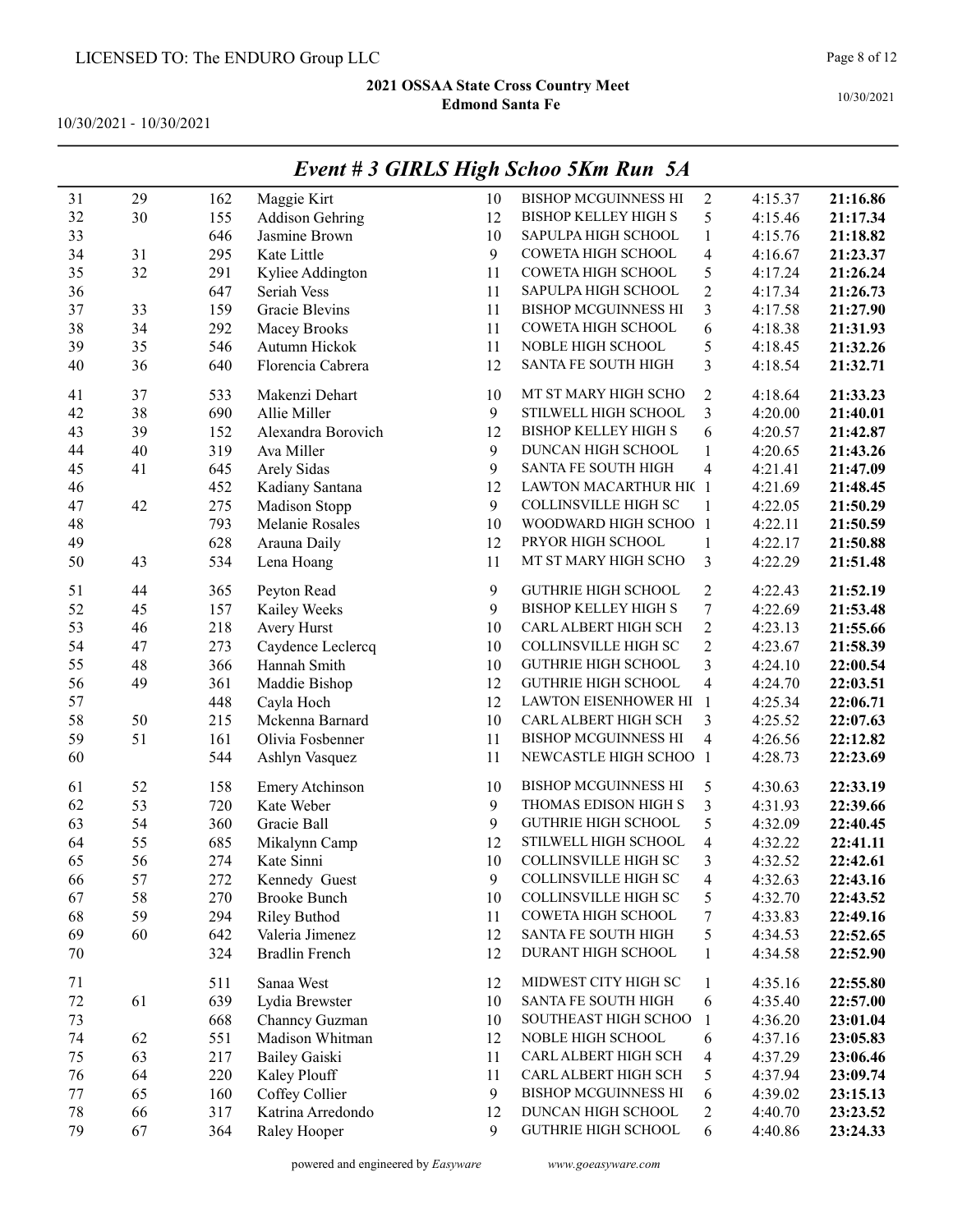10/30/2021 - 10/30/2021

|     |    |      |                    |    | $L$ <i>rem</i> $\pi$ 3 GTKLS $H$ $g$ <i>n</i> $S$ <i>nivo</i> $J$ <i>Km</i> K <i>m</i> $J$ <i>x</i> <sup>1</sup> |                |         |          |
|-----|----|------|--------------------|----|------------------------------------------------------------------------------------------------------------------|----------------|---------|----------|
| 80  |    | 326  | Ashtyn Reinecker   | 10 | DURANT HIGH SCHOOL                                                                                               | $\overline{2}$ | 4:42.07 | 23:30.38 |
| 81  | 68 | 721  | Elaina Workman     | 12 | THOMAS EDISON HIGH S                                                                                             | $\overline{4}$ | 4:42.22 | 23:31.14 |
| 82  |    | 629  | Jaylin Vonwald     | 10 | PRYOR HIGH SCHOOL                                                                                                | $\overline{2}$ | 4:42.62 | 23:33.14 |
| 83  |    | 325  | Zoe Jones          | 10 | DURANT HIGH SCHOOL                                                                                               | 3              | 4:42.72 | 23:33.63 |
| 84  | 69 | 163  | Margot Knudtson    | 10 | <b>BISHOP MCGUINNESS HI</b>                                                                                      | 7              | 4:42.78 | 23:33.92 |
| 85  | 70 | 221  | Kebryana Thomas    | 11 | CARL ALBERT HIGH SCH                                                                                             | 6              | 4:44.18 | 23:40.91 |
| 86  | 71 | 363  | Cheyenne Gaymon    | 11 | <b>GUTHRIE HIGH SCHOOL</b>                                                                                       | 7              | 4:47.04 | 23:55.21 |
| 87  | 72 | 321  | Jasmine Morales    | 10 | DUNCAN HIGH SCHOOL                                                                                               | 3              | 4:48.38 | 24:01.91 |
| 88  | 73 | 641  | Karla Jaquez       | 12 | <b>SANTA FE SOUTH HIGH</b>                                                                                       | 7              | 4:48.59 | 24:02.97 |
| 89  | 74 | 536  | Anna Sherman       | 11 | MT ST MARY HIGH SCHO                                                                                             | $\overline{4}$ | 4:50.74 | 24:13.73 |
| 90  | 75 | 535  | Paisley Shannon    | 10 | MT ST MARY HIGH SCHO                                                                                             | 5              | 4:51.84 | 24:19.22 |
| 91  | 76 | 276  | Lexi Webb          | 10 | <b>COLLINSVILLE HIGH SC</b>                                                                                      | 6              | 4:53.64 | 24:28.23 |
| 92  | 77 | 320  | Sydney Miller      | 9  | DUNCAN HIGH SCHOOL                                                                                               | 4              | 4:53.86 | 24:29.32 |
| 93  | 78 | 323  | Jentry Seeberger   | 11 | DUNCAN HIGH SCHOOL                                                                                               | 5              | 4:53.92 | 24:29.62 |
| 94  | 79 | 322  | Jordan Patterson   | 12 | DUNCAN HIGH SCHOOL                                                                                               | 6              | 4:55.25 | 24:36.28 |
| 95  | 80 | 688  | Jennifer Garay     | 12 | STILWELL HIGH SCHOOL                                                                                             | 5              | 5:08.50 | 25:42.52 |
| 96  |    | 669  | Michelle Guzman    | 9  | SOUTHEAST HIGH SCHOO                                                                                             | $\overline{2}$ | 5:08.71 | 25:43.55 |
| 97  | 81 | 691  | Perla Velazquez    | 9  | STILWELL HIGH SCHOOL                                                                                             | 6              | 5:09.17 | 25:45.86 |
| 98  | 82 | 716  | Mekenzie Blanchard | 10 | THOMAS EDISON HIGH S                                                                                             | 5              | 5:09.86 | 25:49.31 |
| 99  | 83 | 271  | Abby Edelman       | 10 | <b>COLLINSVILLE HIGH SC</b>                                                                                      | 7              | 5:11.02 | 25:55.10 |
| 100 | 84 | 548  | Grace Mitchell     | 9  | <b>NOBLE HIGH SCHOOL</b>                                                                                         | 7              | 5:11.59 | 25:57.97 |
| 101 | 85 | 219  | Abigail Nolen      | 10 | <b>CARL ALBERT HIGH SCH</b>                                                                                      | 7              | 5:12.51 | 26:02.56 |
| 102 | 86 | 687  | Deadra Fixin       | 9  | STILWELL HIGH SCHOOL                                                                                             | 7              | 5:16.71 | 26:23.56 |
| 103 |    | 670  | Mirian Martinez    | 10 | SOUTHEAST HIGH SCHOO                                                                                             | 3              | 5:19.08 | 26:35.41 |
| 104 | 87 | 718  | Lillian Gehres     | 12 | THOMAS EDISON HIGH S                                                                                             | 6              | 5:28.45 | 27:22.28 |
| 105 |    | 1521 | Summer Lester      | 12 | <b>BEGGS HIGH SCHOOL</b>                                                                                         |                |         |          |
| 106 |    | 1523 | Brooklyn Johnson   | 9  | <b>LEXINGTON HIGH SCHOO</b>                                                                                      |                |         |          |
| 107 |    | 1520 | Autumn Lester      | 12 | <b>BEGGS HIGH SCHOOL</b>                                                                                         |                |         |          |

# Event # 3 GIRLS High Schoo 5Km Run 5A

10/30/2021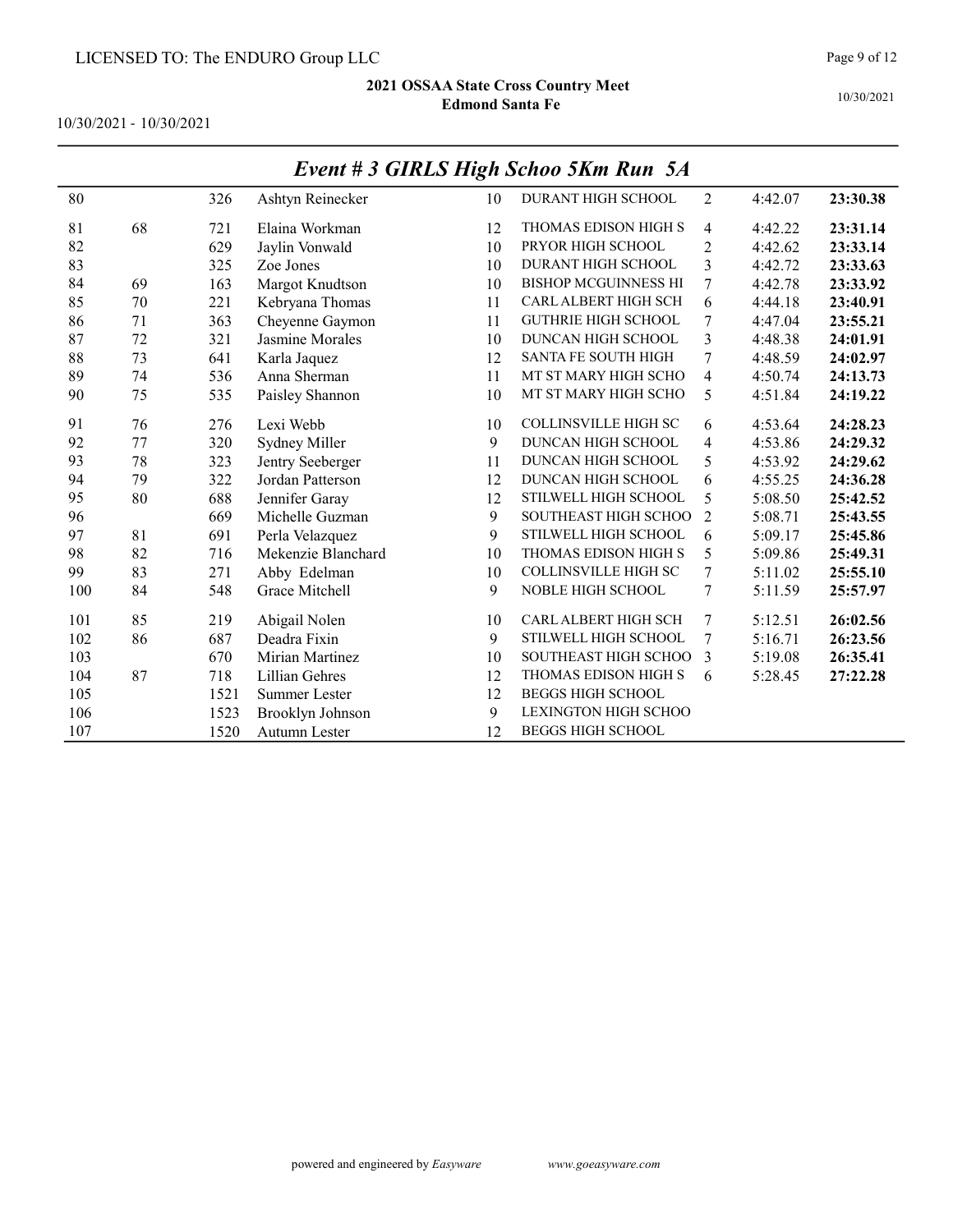Event # 4 BOYS High Schoo 5Km Run 5A

10/30/2021

10/30/2021 - 10/30/2021

| <b>PLACE</b>             |                             | <b>TEAM</b>  | <b>SCORE</b>                          | <b>SCORERS</b>                 | <b>DISPLACERS</b>                             | TOP <sub>5</sub><br><b>TOTAL</b> | TOP <sub>5</sub><br><b>AVG/KM</b> | TOP <sub>5</sub><br><b>AVG</b> | TOP <sub>5</sub><br><b>SPLIT</b> |
|--------------------------|-----------------------------|--------------|---------------------------------------|--------------------------------|-----------------------------------------------|----------------------------------|-----------------------------------|--------------------------------|----------------------------------|
| $\mathbf{1}$             | <b>GUYMON HIGH SCHOOL</b>   |              | 58                                    | $5 - 6 - 10 - 11 - 26$         | $33 - 51$                                     | 1:24:04                          | 3:21.75                           | 16:48.75                       | 1:02                             |
| 2                        | PIEDMONT HIGH SCHOOL        |              | 67                                    | 2-12-14-19-20                  | 29-34                                         | 1:25:03                          | 4:00.92                           | 17:00.64                       | 1:06                             |
| 3                        | <b>BISHOP KELLEY HIGH S</b> |              | 115                                   | 7-23-25-28-32                  | 37-46                                         | 1:27:13                          | 3:59.05                           | 17:26.67                       | 1:10                             |
| 4                        | SAPULPA HIGH SCHOOL         |              | 126                                   | 3-9-15-40-59                   | 62-70                                         | 1:26:35                          | 3:27.78                           | 17:18.93                       | 2:11                             |
| 5                        | COWETA HIGH SCHOOL          |              | 139                                   | 16-17-27-38-41                 | 45-80                                         | 1:28:00                          | 4:06.53                           | 17:36.04                       | 0:46                             |
| 6                        | <b>GUTHRIE HIGH SCHOOL</b>  |              | 173                                   | 8-24-44-47-50                  | 53-65                                         | 1:28:28                          | 4:21.55                           | 17:41.53                       | 1:27                             |
| 7                        | DUNCAN HIGH SCHOOL          |              | 196                                   | 4-30-49-56-57                  | 81                                            | 1:29:03                          | 4:43.50                           | 17:48.58                       | 2:00                             |
| 8                        | <b>SANTA FE SOUTH HIGH</b>  |              | 207                                   | 13-22-42-64-66                 | 82-95                                         | 1:30:04                          | 4:17.69                           | 18:00.70                       | 1:44                             |
| 9                        | THOMAS EDISON HIGH S        |              | 255                                   | 36-39-43-68-69                 | 73-87                                         | 1:31:24                          | 4:34.48                           | 18:16.78                       | 1:00                             |
|                          |                             |              |                                       |                                |                                               |                                  |                                   |                                |                                  |
| 10                       | <b>ELGIN HIGH SCHOOL</b>    |              | 266                                   | 18-21-58-79-90                 | 91-94                                         | 1:32:20                          | 3:41.61                           | 18:28.09                       | 2:45                             |
| 11                       | CARL ALBERT HIGH SCH        |              | 286                                   | $1-61-71-75-78$                | 85-86                                         | 1:31:50                          | 4:25.87                           | 18:21.92                       | 2:57                             |
| 12                       | DURANT HIGH SCHOOL          |              | 286                                   | 35-48-52-67-84                 | 89-93                                         | 1:32:18                          | 3:41.52                           | 18:27.62                       | 1:29                             |
| 13                       | <b>CLASSEN SAS HIGH SCH</b> |              | 308                                   | 31-54-63-72-88                 | 92-97                                         | 1:33:15                          | 3:43.79                           | 18:38.96                       | 1:45                             |
| 14                       | <b>BISHOP MCGUINNESS HI</b> |              | 342                                   | 55-60-74-76-77                 | 83-96                                         | 1:33:49                          | 4:19.33                           | 18:45.75                       | 0:49                             |
|                          | <b>OVERALL SCORE</b>        | <b>BIB</b>   |                                       |                                |                                               |                                  | <b>PLACE ON</b>                   |                                |                                  |
| <b>PLACE</b>             | <b>PLACE</b>                | <b>NUM</b>   | <b>NAME</b>                           | <b>GRADE</b><br>$\mathbf{AGE}$ | <b>TEAM</b>                                   |                                  | <b>TEAM</b>                       | <b>AVG/KM</b>                  | <b>TIME</b>                      |
| 1<br>$\overline{2}$      | 1                           | 912          | Terrance Allen                        | 10                             | CARL ALBERT HIGH SCH<br>PIEDMONT HIGH SCHOOL  |                                  | $\mathbf{1}$<br>$\overline{1}$    | 3:14.18<br>3:15.70             | 16:10.93                         |
| 3                        | $\mathfrak{2}$<br>3         | 1328<br>1386 | Dade Humes<br>Mason Quinton           | 10<br>12                       | SAPULPA HIGH SCHOOL                           |                                  | $\mathbf{1}$                      | 3:15.83                        | 16:18.51<br>16:19.18             |
| $\overline{\mathcal{A}}$ | 4                           | 1021         | Kaceson Lolar                         | 12                             | DUNCAN HIGH SCHOOL                            |                                  | $\mathbf{1}$                      | 3:16.58                        | 16:22.92                         |
| 5                        |                             | 1517         | Justin Ortiz                          | 12                             | ALTUS HIGH SCHOOL                             |                                  | $\mathbf{1}$                      | 3:17.05                        | 16:25.26                         |
| 6                        | 5                           | 1079         | Mulubrehan Gebresilase                | 12                             | GUYMON HIGH SCHOOL                            |                                  | $\mathbf{1}$                      | 3:18.02                        | 16:30.11                         |
| $\tau$                   | 6                           | 1084         | Adam Sium                             | 9                              | GUYMON HIGH SCHOOL                            |                                  | $\overline{2}$                    | 3:18.18                        | 16:30.91                         |
| $\,$ 8 $\,$              | $\overline{7}$              | 840          | Ryan Brennan                          | 12                             | <b>BISHOP KELLEY HIGH S</b>                   |                                  | $\mathbf{1}$                      | 3:19.68                        | 16:38.41                         |
| 9                        | 8                           | 1075         | Mason Mayer                           | 10                             | <b>GUTHRIE HIGH SCHOOL</b>                    |                                  | $\mathbf{1}$                      | 3:20.24                        | 16:41.23                         |
| 10                       | 9                           | 1385         | Evan Quinton                          | 12                             | SAPULPA HIGH SCHOOL                           |                                  | $\overline{2}$                    | 3:20.39                        | 16:41.96                         |
| 11                       | 10                          | 1081         | Tesfaye Lire                          | 9                              | GUYMON HIGH SCHOOL                            |                                  | 3                                 | 3:20.68                        | 16:43.41                         |
| 12                       |                             | 1070         | Jackson Kernan                        | 11                             | <b>GROVE HIGH SCHOOL</b>                      |                                  | $\mathbf{1}$                      | 3:20.83                        | 16:44.15                         |
| 13                       | 11                          | 1080         | Nathan Hernandez                      | 12                             | <b>GUYMON HIGH SCHOOL</b>                     |                                  | $\overline{4}$                    | 3:21.27                        | 16:46.36                         |
| 14                       | 12                          | 1326         | Colby Ferbrache                       | 12                             | PIEDMONT HIGH SCHOOL                          |                                  | 2                                 | 3:22.57                        | 16:52.89                         |
| 15                       |                             | 1350         | Mason Pendley                         | 12                             | PRYOR HIGH SCHOOL                             |                                  | $\mathbf{1}$                      | 3:22.86                        | 16:54.31                         |
| 16                       | 13                          | 1372         | Roberto Soliz                         | 12                             | SANTA FE SOUTH HIGH                           |                                  | 1                                 | 3:24.53                        | 17:02.66                         |
| 17<br>18                 | 14<br>15                    | 1327         | Reese Fricke                          | 11<br>10                       | PIEDMONT HIGH SCHOOL 3<br>SAPULPA HIGH SCHOOL |                                  |                                   | 3:25.39<br>3:25.46             | 17:06.96                         |
| 19                       | 16                          | 1384<br>992  | Izsik Meza<br>Avan Doeksen            | 11                             | COWETA HIGH SCHOOL                            |                                  | 3<br>1                            | 3:26.49                        | 17:07.31<br>17:12.46             |
| 20                       | 17                          | 994          | Kyle Newell                           | 11                             | COWETA HIGH SCHOOL                            |                                  | 2                                 | 3:27.20                        | 17:16.04                         |
|                          |                             |              |                                       |                                |                                               |                                  |                                   |                                |                                  |
| 21                       | 18                          | 1053         | Hunter Monostori                      | 11                             | ELGIN HIGH SCHOOL                             |                                  | 1                                 | 3:27.56                        | 17:17.83                         |
| 22                       | 19                          | 1324         | <b>Tanner Bailey</b><br>Aaron Shiever | 12                             | PIEDMONT HIGH SCHOOL                          |                                  | $\overline{4}$                    | 3:27.91                        | 17:19.58                         |
| 23<br>24                 | 20                          | 975<br>1325  | Kanyon Cobbs                          | 12<br>11                       | COLLINSVILLE HIGH SC<br>PIEDMONT HIGH SCHOOL  |                                  | 1<br>5                            | 3:28.90<br>3:29.05             | 17:24.54<br>17:25.28             |
| 25                       | 21                          | 1051         | Alan Lares                            | 11                             | ELGIN HIGH SCHOOL                             |                                  | 2                                 | 3:29.39                        | 17:26.96                         |
| 26                       | 22                          | 1369         | Josue Gonzalez                        | 12                             | SANTA FE SOUTH HIGH                           |                                  | 2                                 | 3:29.55                        | 17:27.76                         |
| 27                       | 23                          | 844          | <b>Anthony Tittjung</b>               | 12                             | <b>BISHOP KELLEY HIGH S</b>                   |                                  | 2                                 | 3:29.80                        | 17:29.04                         |
| 28                       | 24                          | 1077         | Lance Sallee                          | 11                             | <b>GUTHRIE HIGH SCHOOL</b>                    |                                  | 2                                 | 3:30.01                        | 17:30.08                         |
| 29                       |                             | 1175         | Carson Burd                           | 10                             | LAWTON MACARTHUR HIC 1                        |                                  |                                   | 3:30.27                        | 17:31.39                         |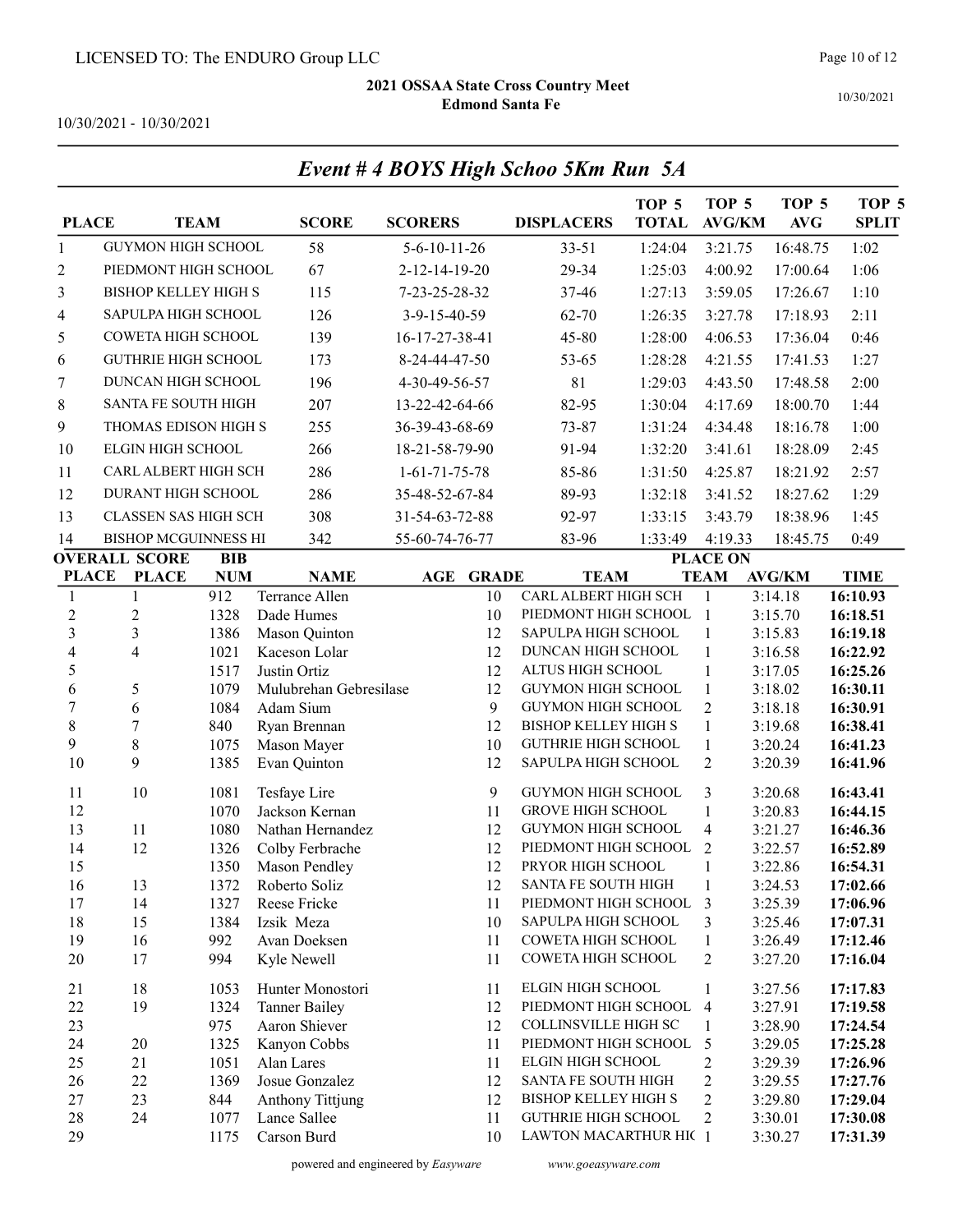10/30/2021 - 10/30/2021

| 30     | 25 | 839  | <b>Brody Adams</b>   | 12 | <b>BISHOP KELLEY HIGH S</b> | 3                       | 3:30.53 | 17:32.68 |
|--------|----|------|----------------------|----|-----------------------------|-------------------------|---------|----------|
| 31     | 26 | 1082 | Jaxon Miller         | 10 | GUYMON HIGH SCHOOL          | 5                       | 3:30.59 | 17:32.99 |
| 32     |    | 1487 | Javier Medina Conde  | 12 | WESTERN HEIGHTS HIGH        | $\mathbf{1}$            | 3:31.01 | 17:35.08 |
| 33     |    | 1408 | Michael Pearne       | 11 | <b>SHAWNEE HIGH SCHOOL</b>  | $\mathbf{1}$            | 3:31.60 | 17:38.03 |
| 34     | 27 | 990  | Shane Borszich       | 11 | COWETA HIGH SCHOOL          | 3                       | 3:32.13 | 17:40.66 |
| 35     | 28 | 842  | Rowan Meyers         | 9  | <b>BISHOP KELLEY HIGH S</b> | 4                       | 3:32.82 | 17:44.14 |
| 36     | 29 | 1329 | Cohen Mcintosh       | 9  | PIEDMONT HIGH SCHOOL        | 6                       | 3:33.23 | 17:46.18 |
| 37     | 30 | 1022 | Caleb Mcfatridge     | 10 | DUNCAN HIGH SCHOOL          | $\overline{c}$          | 3:33.59 | 17:47.97 |
| 38     | 31 | 968  | Aiden Kirkpatrick    | 11 | CLASSEN SAS HIGH SCH        | $\mathbf{1}$            | 3:33.69 | 17:48.48 |
| 39     | 32 | 843  | Andrew Seneker       | 12 | BISHOP KELLEY HIGH S        | 5                       | 3:33.82 | 17:49.10 |
| 40     | 33 | 1085 | Merhawi Tesfageorgis | 10 | GUYMON HIGH SCHOOL          | $\sqrt{6}$              | 3:33.88 | 17:49.42 |
| 41     | 34 | 1330 | Jordan Ruvalculba    | 11 | PIEDMONT HIGH SCHOOL        | 7                       | 3:33.96 | 17:49.82 |
| 42     | 35 | 1030 | Jacob Robison        | 11 | DURANT HIGH SCHOOL          | 1                       | 3:34.03 | 17:50.15 |
| 43     | 36 | 1442 | Zachary King         | 10 | THOMAS EDISON HIGH S        | 1                       | 3:34.10 | 17:50.52 |
| 44     | 37 | 841  | Dante Mack           | 10 | <b>BISHOP KELLEY HIGH S</b> | 6                       | 3:34.30 | 17:51.52 |
| 45     | 38 | 991  | Max Clark            | 11 | COWETA HIGH SCHOOL          | 4                       | 3:34.40 | 17:52.00 |
| 46     | 39 | 1445 | Marlon Mcfalls       | 12 | THOMAS EDISON HIGH S        | $\overline{c}$          | 3:34.59 | 17:52.96 |
| 47     | 40 | 1380 | Drake Geeteh         | 12 | SAPULPA HIGH SCHOOL         | $\overline{\mathbf{4}}$ | 3:35.10 | 17:55.54 |
| 48     | 41 | 993  | Jaron Meadows        | 12 | COWETA HIGH SCHOOL          | 5                       | 3:35.81 | 17:59.07 |
| 49     | 42 | 1370 | Obed Martinez        | 10 | SANTA FE SOUTH HIGH         | 3                       | 3:35.90 | 17:59.51 |
| 50     | 43 | 1447 | Henry Zoellner       | 9  | THOMAS EDISON HIGH S        | 3                       | 3:36.21 | 18:01.07 |
| 51     | 44 | 1078 | Tyler Waggoner       | 11 | <b>GUTHRIE HIGH SCHOOL</b>  | 3                       | 3:36.42 | 18:02.12 |
| 52     | 45 | 996  | Samuel Wood          | 10 | COWETA HIGH SCHOOL          | 6                       | 3:36.48 | 18:02.40 |
| 53     |    | 1518 | Nick Borghini        | 11 | ALTUS HIGH SCHOOL           | $\overline{c}$          | 3:36.72 | 18:03.61 |
| 54     | 46 | 845  | Will Vantrease       | 10 | <b>BISHOP KELLEY HIGH S</b> | $\boldsymbol{7}$        | 3:37.03 | 18:05.17 |
| 55     | 47 | 1072 | Waylon Ball          | 12 | <b>GUTHRIE HIGH SCHOOL</b>  | $\overline{4}$          | 3:37.10 | 18:05.53 |
| 56     | 48 | 1028 | Cory Hicks           | 12 | DURANT HIGH SCHOOL          | $\overline{c}$          | 3:37.40 | 18:07.04 |
| 57     |    | 1349 | Elias Brown          | 12 | PRYOR HIGH SCHOOL           | $\overline{c}$          | 3:37.48 | 18:07.43 |
| 58     | 49 | 1019 | Tomas Arredondo      | 10 | DUNCAN HIGH SCHOOL          | $\mathfrak{Z}$          | 3:37.64 | 18:08.22 |
| 59     | 50 | 1074 | Jaxon Harden         | 12 | <b>GUTHRIE HIGH SCHOOL</b>  | 5                       | 3:37.74 | 18:08.71 |
| 60     | 51 | 1083 | Harrison Oakes       | 10 | GUYMON HIGH SCHOOL          | $\tau$                  | 3:38.24 | 18:11.20 |
| 61     | 52 | 1031 | Aiden Sager          | 10 | DURANT HIGH SCHOOL          | 3                       | 3:38.58 | 18:12.93 |
| 62     | 53 | 1073 | Landen Dixon         | 10 | <b>GUTHRIE HIGH SCHOOL</b>  | 6                       | 3:38.65 | 18:13.25 |
| 63     | 54 | 967  | Adrian Gray          | 11 | CLASSEN SAS HIGH SCH        | $\overline{c}$          | 3:38.70 | 18:13.53 |
| 64     | 55 | 850  | Henry Ison           | 11 | BISHOP MCGUINNESS HI        | 1                       | 3:39.01 | 18:15.09 |
| 65     | 56 | 1020 | Isreal Hernandez     | 9  | DUNCAN HIGH SCHOOL          | 4                       | 3:40.16 | 18:20.81 |
| 66     | 57 | 1023 | Drew Taliaferro      | 11 | DUNCAN HIGH SCHOOL          | 5                       | 3:40.59 | 18:22.98 |
| 67     | 58 | 1055 | Jordan Pierce        | 10 | ELGIN HIGH SCHOOL           | 3                       | 3:40.65 | 18:23.29 |
| 68     | 59 | 1383 | Jaxson Lary          | 11 | SAPULPA HIGH SCHOOL         | 5                       | 3:42.13 | 18:30.69 |
| 69     | 60 | 848  | Andrew De Keratry    | 10 | <b>BISHOP MCGUINNESS HI</b> | $\overline{\mathbf{c}}$ | 3:42.36 | 18:31.80 |
| 70     | 61 | 918  | Joshua Robinson      | 11 | CARL ALBERT HIGH SCH        | $\overline{c}$          | 3:43.50 | 18:37.51 |
| 71     | 62 | 1382 | Kyle Haught          | 9  | SAPULPA HIGH SCHOOL         | 6                       | 3:44.44 | 18:42.23 |
| 72     |    | 1274 | Brayllen Freeman     | 12 | NOBLE HIGH SCHOOL           | $\mathbf{1}$            | 3:44.67 | 18:43.35 |
| 73     | 63 | 965  | Mason Fair           | 11 | CLASSEN SAS HIGH SCH        | 3                       | 3:44.93 | 18:44.69 |
| 74     |    | 974  | Harry Henslick       | 11 | COLLINSVILLE HIGH SC        | $\overline{c}$          | 3:45.16 | 18:45.81 |
| 75     | 64 | 1368 | Daniel Gonzalez      | 9  | SANTA FE SOUTH HIGH         | $\overline{4}$          | 3:45.26 | 18:46.33 |
| 76     | 65 | 1076 | Dawson Sallee        | 12 | <b>GUTHRIE HIGH SCHOOL</b>  | 7                       | 3:45.34 | 18:46.74 |
| 77     | 66 | 1366 | Alfredo Aguirre      | 9  | SANTA FE SOUTH HIGH         | 5                       | 3:45.45 | 18:47.26 |
| $78\,$ | 67 | 1032 | Miguel Vazquez       | 12 | DURANT HIGH SCHOOL          | $\overline{4}$          | 3:45.66 | 18:48.33 |

# Event # 4 BOYS High Schoo 5Km Run 5A

powered and engineered by Easyware www.goeasyware.com

10/30/2021